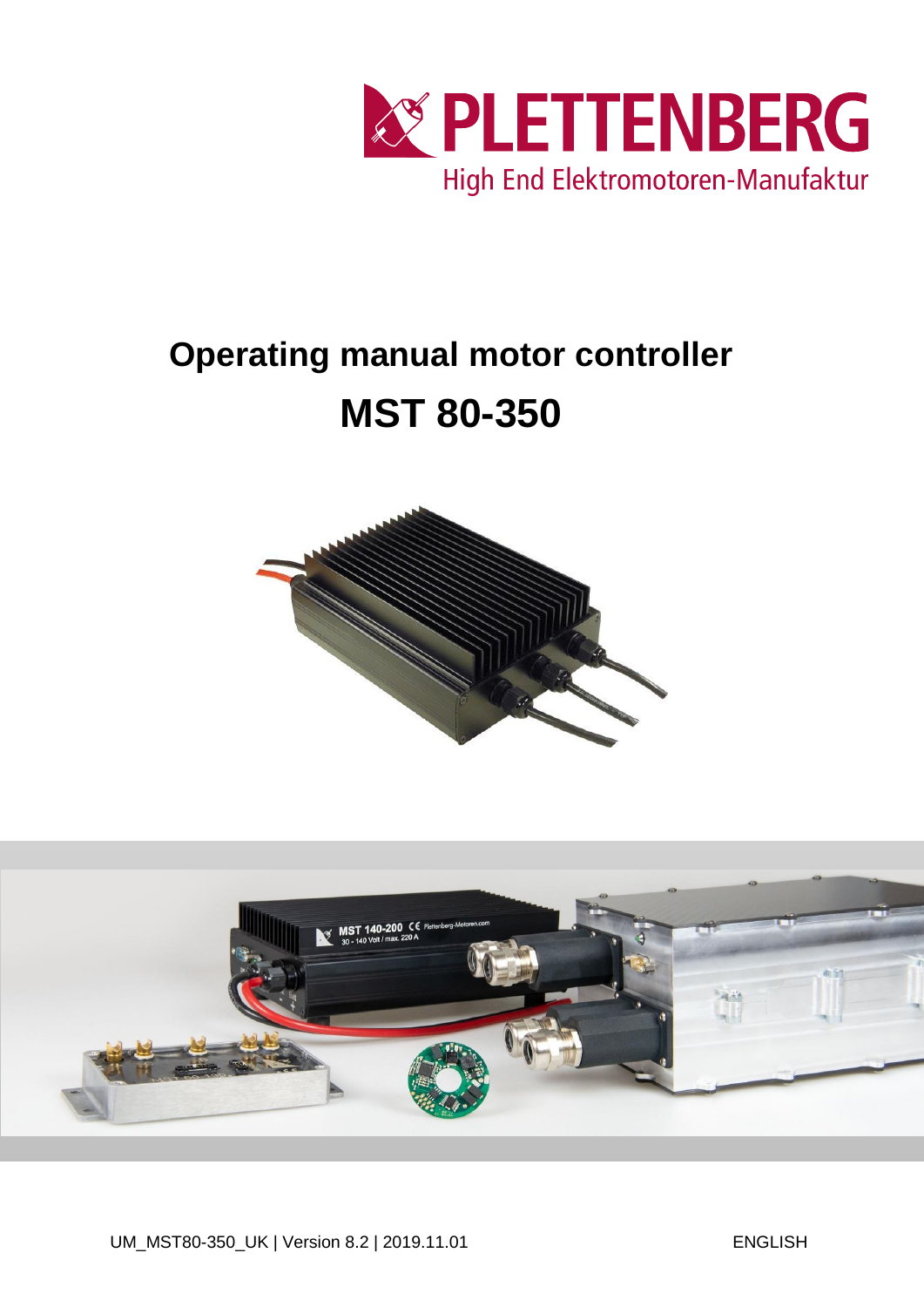

#### <span id="page-1-0"></span>**Table of Contents**

| 1. |                                          |
|----|------------------------------------------|
|    |                                          |
| 2. |                                          |
| 3. |                                          |
| 4. |                                          |
| 5. |                                          |
| 6. |                                          |
| 7. |                                          |
| 8. |                                          |
| 9. |                                          |
|    |                                          |
|    |                                          |
|    |                                          |
|    |                                          |
|    |                                          |
|    | 2 Byte Commands (only in Adjust Mode) 14 |
|    | 5 Byte Commands (only in Adjust Mode) 15 |
|    | RS232 Command examples 16                |
|    | Commutation Sequence Forward 16          |
|    | Commutation Sequence Reverse 16          |
|    |                                          |
|    |                                          |
|    |                                          |
|    |                                          |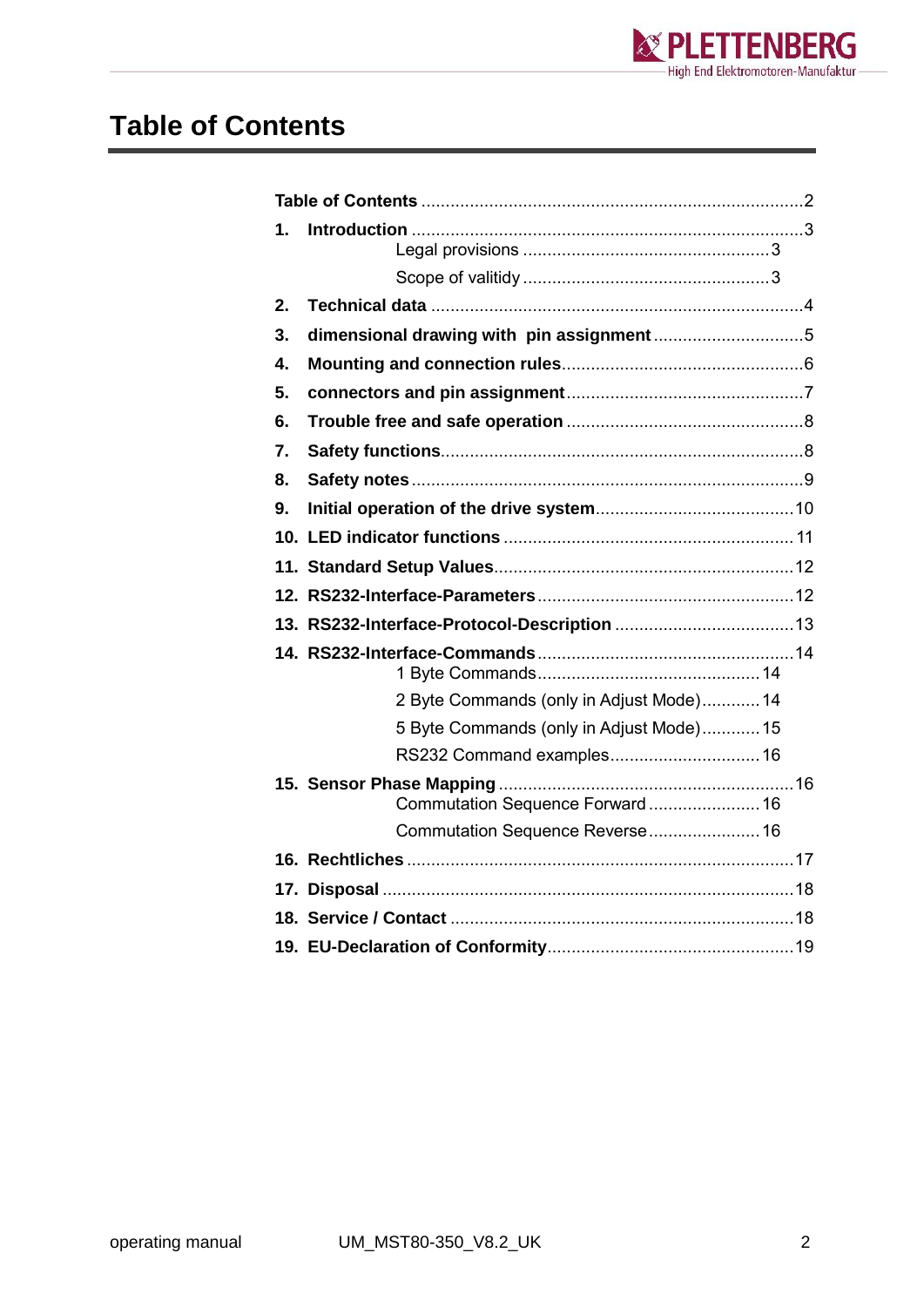

## <span id="page-2-0"></span>**1. Introduction**

#### <span id="page-2-1"></span>**Legal provisions**

The information contained in this document is the sole property of Plettenberg Elektromotoren GmbH & Co. KG. Publication, in whole or in part, requires the express written consent of Plettenberg Elektromotoren GmbH & Co. KG. An internal company duplication, which is intended for the evaluation of the product or for the appropriate assignment, is permitted and not subject to approval.

**Plettenberg Elektromotoren GmbH & Co. KG** Rostocker Straße 30 D-34225 Baunatal – Großenritte Telefon: +49 (0) 56 01 / 97 96-0 Internet: www.Plettenberg-Motoren.com E-Mail: [Info@Plettenberg-Motoren.com](mailto:Info@Plettenberg-Motoren.com) © 2016 Plettenberg Elektromotoren GmbH & Co. KG. Alle Rechte vorbehalten.

<span id="page-2-2"></span>**Scope of valitidy**

This document applies for the following device types:

**Controller type** MST 80-350

This manual describes the features, installation and operation of Plettenberg motor control MST80-350.

**Please read the instruction manual carefully and completely before using the controller. Disregarding the hints and instructions can be fatal and can cause lethal injuries! The limitation of the length of the battery input cables is mandatory(see chapter 4).**

#### **If you have questions please do not hesitate to contact us.**

The engine control MST80-350 has been specially developed for the use with brushless Plettenberg electric motors with sensors. Brushless motors from other manufacturers can only be connected, if they are equipped with 3 Hall sensors in 120 ° electrical arrangement. We assume no guarantee for the proper functioning of the MST80-350 with motors from other manufacturers.

The MST80-350 can drive brushless motors electrically up to 240000 rpm. A 20-pole motor, for example, makes 10 electrical revolutions doing one shaft rotation. The maximum speed for such a 20-pole motor is calculated: 240000rpm / 10pole pairs = 24000rpm.

The powerful 32-bit microprocessor allows a sensitive and fast motor control in conjunction with a very universal use. The measured values are displayed in real time on the RS232 interface in plain text so that they can be evaluated with a PC or other microprocessor control easy.

The firmware of the MST80-350 can be updated. However, it has to be sent to the factory for update.

The MST80-350 is delivered as standard with analog interface.

If required, the MST80-350 can be delivered with impulse interface or CAN 2.0 bus interface instead of the analog interface.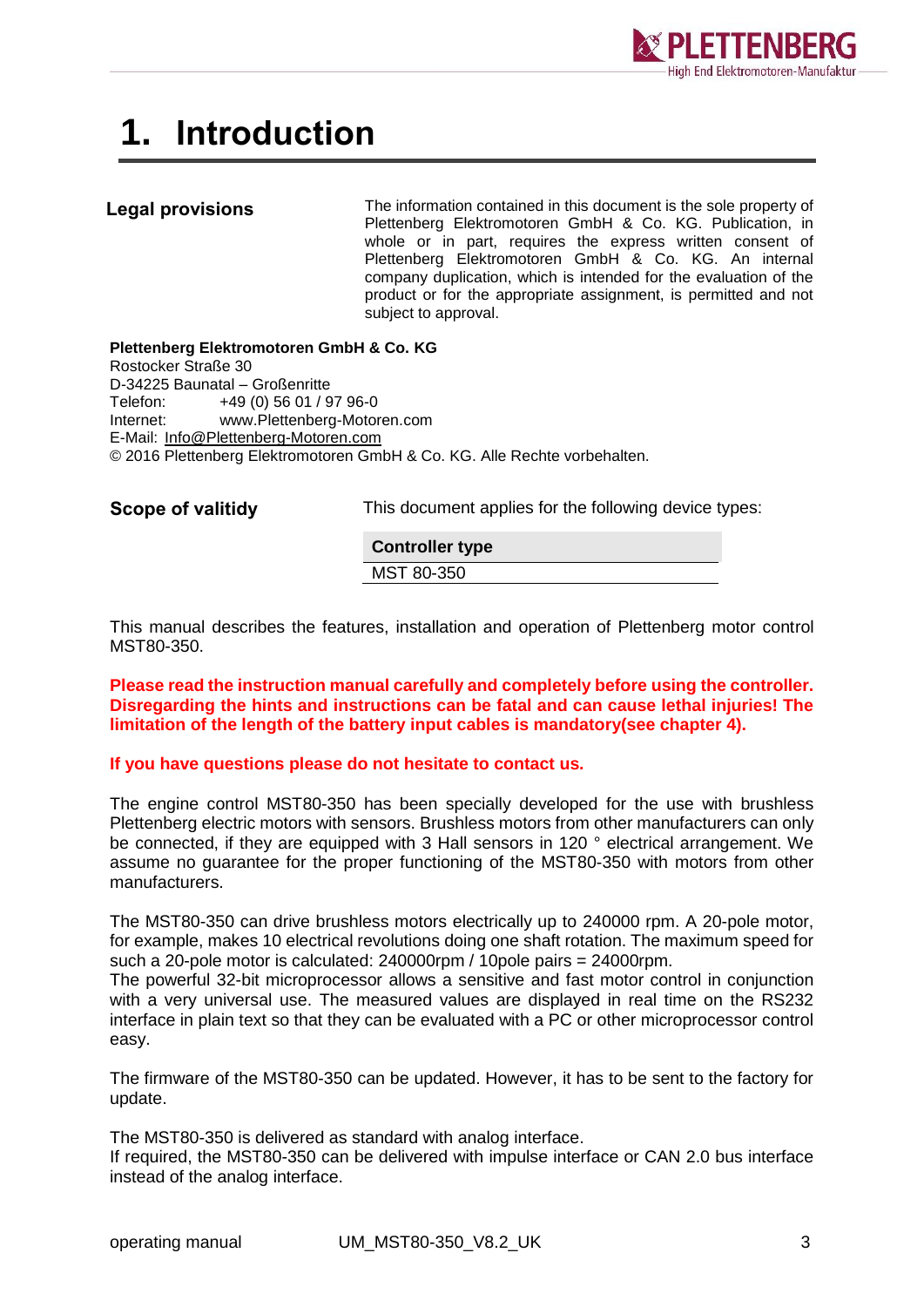

### <span id="page-3-0"></span>**2. Technical data**

| Weight: | approx. 1150g without cable, approx. 1450g with 33cm battery cable |
|---------|--------------------------------------------------------------------|
|         | and 27cm motor cable (16mm <sup>2</sup> )                          |

Length: 164 mm without connector and cable glands (AG12 22mmx17mm)

Width: 135mm

Height: 61mm with cooling fins

Protection class: IP53

Maximum Speed: 240000rpm electrical

Maximum continuous power 28kW

Maximum short term power 33kW

Battery voltage range 36V to 70V nominal

Permissible supply voltage 30V to 80V

Maximum current 420A / 350A continuous current (at 25 ° C ambient temperature) At 50 ° C ambient temperature, the continuous current is 280A.

At 75 ° C ambient temperature, the continuous current is 200A..

The continuous current data refer to standard atmosphere (1013 mbar 25 ° C) , vertically aligned fins (eg control lies with the base plate horizontally with the ribs upwards on the table) and 1.5m/s airflow over the cooling fins. By forced cooling (forced ventilation with a fan or air flow), the allowable continuous current can be increased.

5V power supply (Max 50mA) for Hall sensors and electronic throttle and electronic brake pedal.

Two 0-5V analog inputs for throttle and brake function. One digital input for activating the reverse function.

An additional analog input for motor temperature monitoring.

It has a RS232 interface for outputting the current measured values and changing of the parameter of the controller. This can also be used for direct control without the analog inputs. Only one control interface type is active, so if the controller is switched to RS232 input mode the Analog interface is deactivated.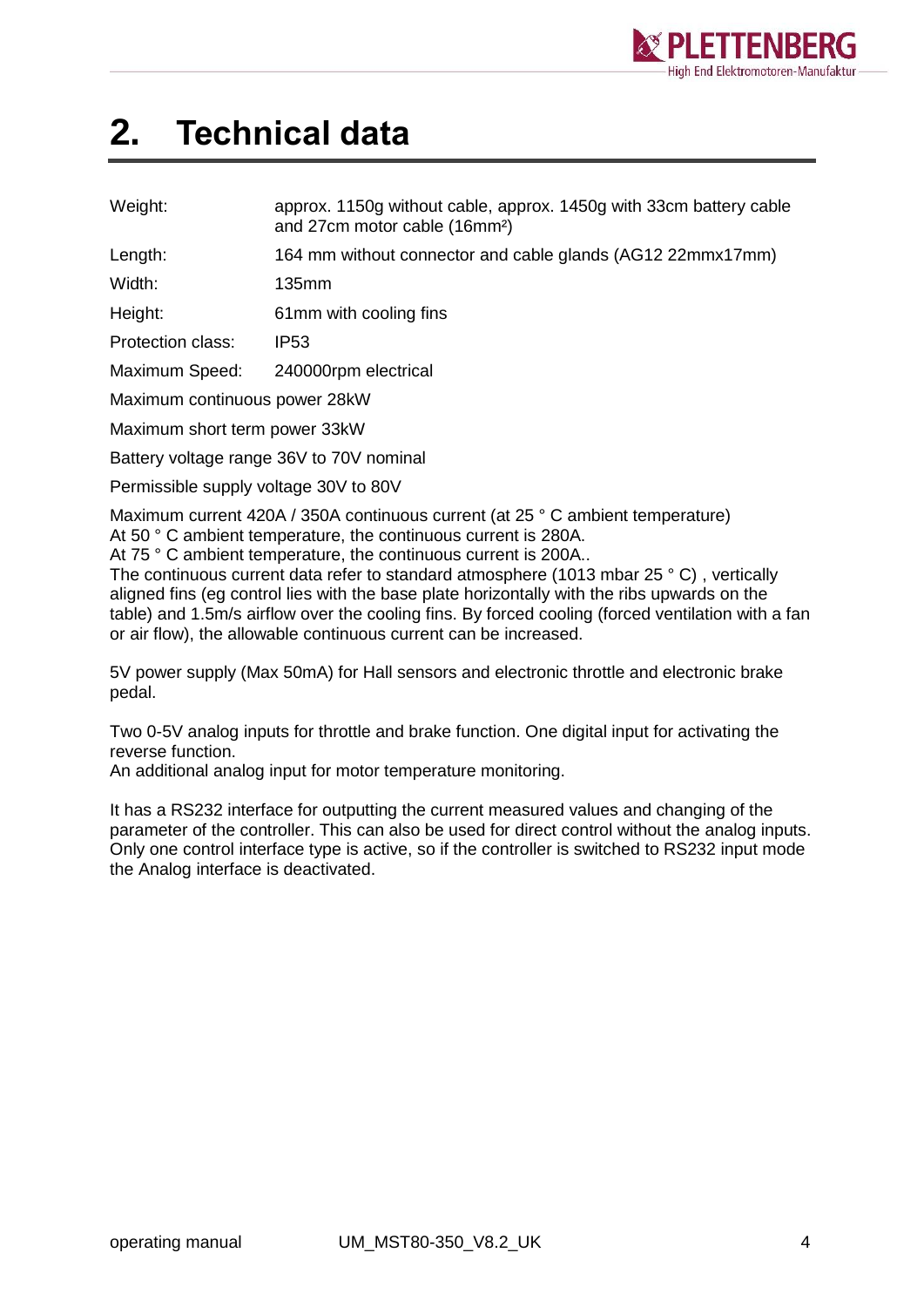

#### <span id="page-4-0"></span>**3. dimensional drawing with pin assignment**

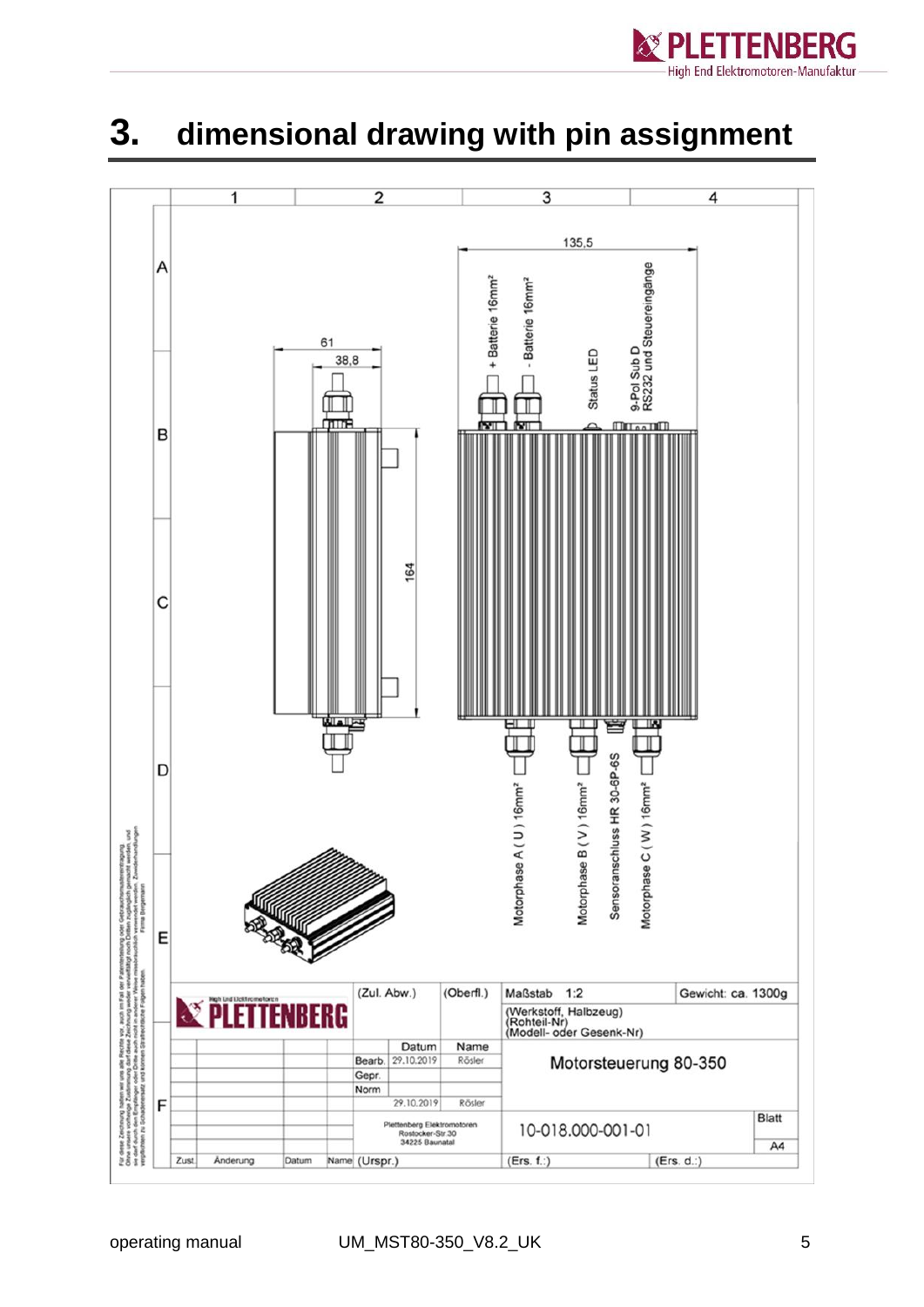

#### <span id="page-5-0"></span>**4. Mounting and connection rules**

If the controller is mounted in a closed case, the warm air must be replaced accordingly or cooled. At 350A the dissipated heat is about 160W!

At the front plate 1 are 3 red 16mm² (AWG5) cables for the motor phases which feed through AG12 cable glands and the sensor connector.

The motor phase A(U) should be connected with the red motor phase at Plettenberg motors.

The motor phase B(V) should be connected with the white motor phase at Plettenberg motors.

The motor phase C(W) should be connected with the blue/black motor phase at Plettenberg motors.

At the front plate 2 are the two battery cables and the 9 pole Sub-D connector for communication and the green status LED.

Battery plus is the red 16 mm² (AWG5) cable, battery minus is the red 16 mm² (AWG5) cable with black rings, which is located right next to it. **Caution:** The sum of all battery cables (plus and minus) should be less than 1m. If several batteries are connected in series, the length of the connecting cables between the battery packs must be added to the battery cable length. The MST80-350 has 33cm battery cables as standard length. That means that  $100 \text{cm} - 2 \times 33 \text{cm} = 34 \text{cm}$  total cable length left for the battery pack.

**Warning:** Exceeding the permissible length of the battery wiring, the motor controller may be damaged. The motor controller is not protected against reverse polarity. If the battery is reversed, the motor controller may be damaged. Use an appropriate fuse (eg Bussmann FWA-300B Littelfuse L15S300, L25S300) between the battery pack and controller. **Caution:** When the operating voltage is connected without a corresponding power contactor to the motor controller, it creates a very strong connecting spark. We recommend a 220R 4W resistor to pre charge the capacitors in the motor control before making the connection. As a safety disconnect switch (emergency stop) we recommend Tyco Electronics AMP + EVC135 and KILOVAC EV200 series. A protective diode must be installed which, when the connection between the battery and the control unit is interrupted, draws the stored energy from the motor inductivity into the battery if current flows through the motor. The protective diode must be installed in parallel with the serial circuit fuse and safety disconnect switch. Anode to plus motor controller and cathode to battery plus. We recommend a DSEI2X121-02A dual diode, please connect both diodes in parallel to archive the best protection.

**Warning:** Never operate the controller with significant load on a power supply without permission from us. At partial throttle the input current of the controller could have high current spikes, which could cause overvoltage spikes, if using a power supply instead of a battery. These spikes can destroy the motor controller and/or the power supply. Never use the brake function, if using a power supply. **At braking the energy is feed back to the power supply**, the resulting overvoltage may destroy the power supply and/or the controller.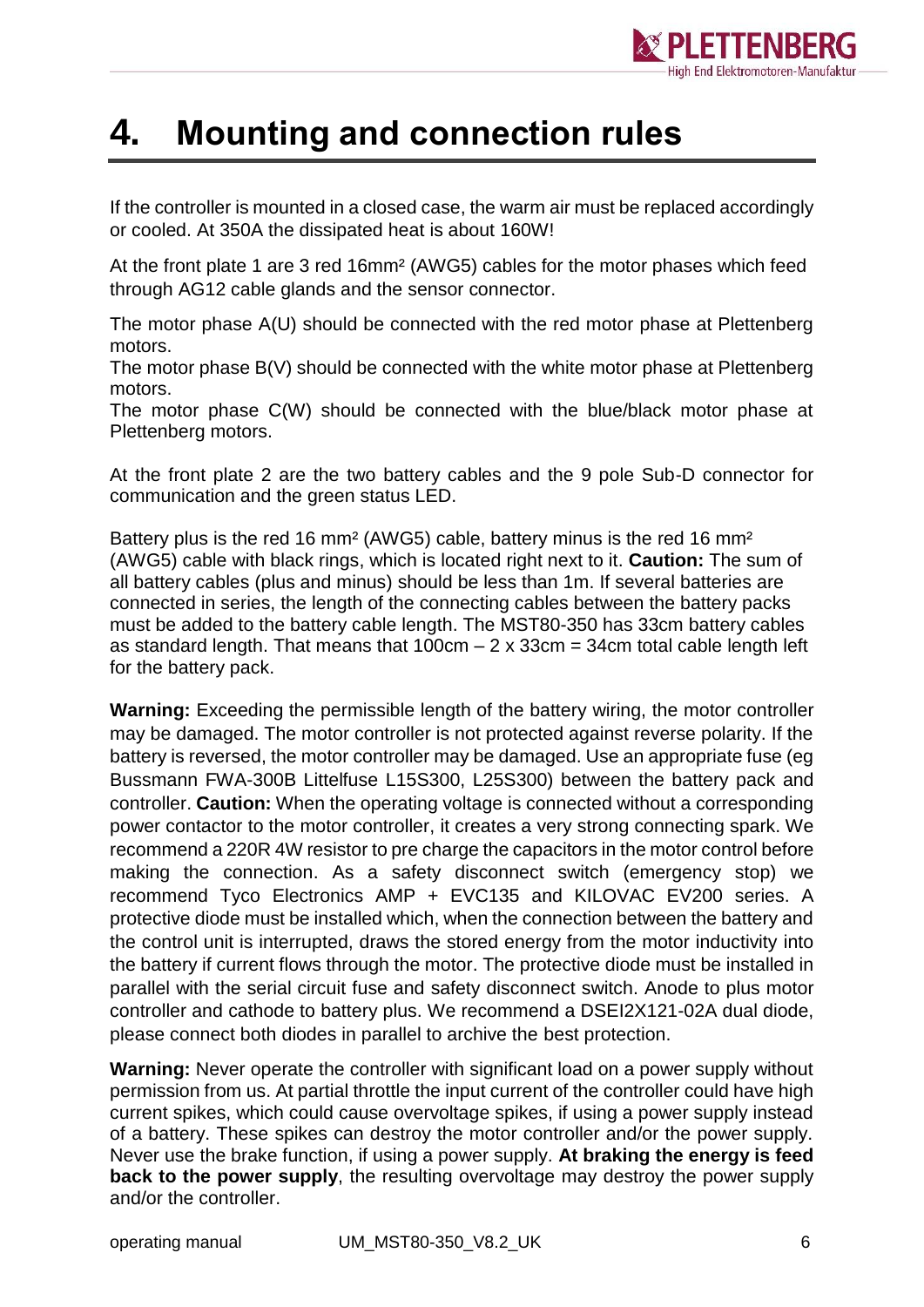

**Reversing the direction:** If you want to reverse the main direction of rotation, swap the sensor cable A and B and the motor phases B with C. You can also use the digital reverse input for reversing the direction (recommended).

Please note that the possible cable length of the RS232 cable depends on the used line driver and the used cable. At cable length over 2m we recommend a shielded CAT5 cable for the RS232 connection.

### <span id="page-6-0"></span>**5. connectors and pin assignment**

**Sensor connector:** Hirose HR30-6P-6S (71) 32.3mmx12.6mm Pin assignment hall sensor and motor temperature sensor:

Pin1: Sensor-C green Pin2: +5V (20mA) red Pin3: Sensor-B white Pin4: GND black Pin5: Sensor-A yellow or orange Pin6: NTC (47k) blue

The sensor cable shield should be connected with sensor GND. Do not connect the sensor cable shield with the motor case and/or with the motor controller case.

#### **Sub-D connector pin assignment:**

Pin1: Brake input (aux), analog input 0-5V Pin2: RxD Pin3: TxD Pin4: reverse switch (0V forward, 5V reverse) Pin5: GND Pin6: Throttle input, analog input 0-5V Pin7: NC do not connect Pin8: Impulse input, 5V Digital input Pin9: +5V (30mA) Potentiometer supply

The shield of the RS232 cable should be connected with pin5 GND. Do not connect the shield with the motor case and/or with the motor controller case. Connect the shield only on one side of the cable.

For outdoor use, we recommend a Sub-D case with a gasket (e.g. RS720-3085).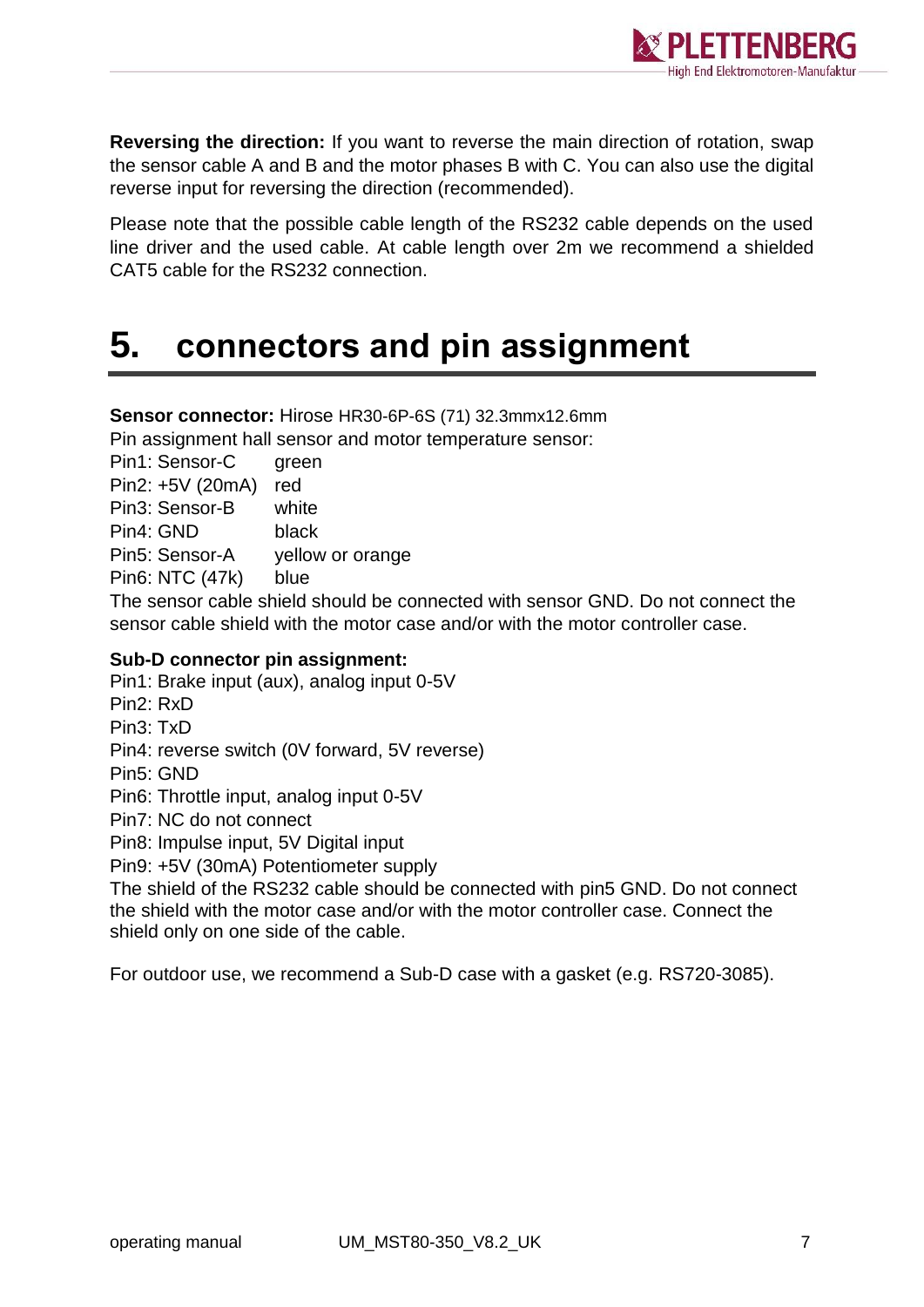

#### <span id="page-7-0"></span>**6. Trouble free and safe operation**

**The sum of all battery cables (plus and minus together) and the connections between the battery cells must not exceed 1m. Warning: Exceeding the length of the battery wiring, the motor controller may be damaged. The motor controller is not protected against reverse polarity. Warning: If the battery is connected in reverse, the motor controller will be damaged.** Use the battery pack an appropriate fuse (eg Bussmann FWA-300B LittelfuseL15S300, L25S300).

The 5V power supply can deliver a maximum of 50mA. If the Hall sensors of the motor need in total of 20mA, 30mA are left for accelerator and brake pedals are available. Therefore check the power consumption of these components.

**Warning:** Even a short-term short-circuit on the 5V supply at the Sub-D connector leads to the failure of the power supply of the Hall sensors. This can cause a defect at the motor controller if the engine is running.

### <span id="page-7-1"></span>**7. Safety functions**

**Over voltage protection:** At default settings over 80V input voltage the MST controller switches off. If the input voltage rises over 85V the controller can be damaged, even if it is a short voltage spike. For more safety you can reduce the over voltage setting by the RS232 Command "ovXXX".

**Under voltage protection:** Below 30V input voltage the MST controller switches of to protect the internal power supply voltages.

**Motor temperature protection:** If the motor temperature is exceed the motor temperature limit the MST controller switches off to protect the motor.

**Controller temperature protection:** If the controller temperature is exceed the controller temperature limit the MST controller switches off to protect the motor.

**High pedal protection:** To avoid that the controller went to full throttle in case the minus wire to the throttle potentiometer is broken, the MST controller switches off, if the voltage at the analog input exceed 4.95V for safety.

**Start protection:** To avoid that the motor starts unwanted at power on, the controller getting armed at power on after the throttle signal is at stop position.

**Sensor error:** If the positions sensors give faulty signals the MST controller switches off to protect the motor and the controller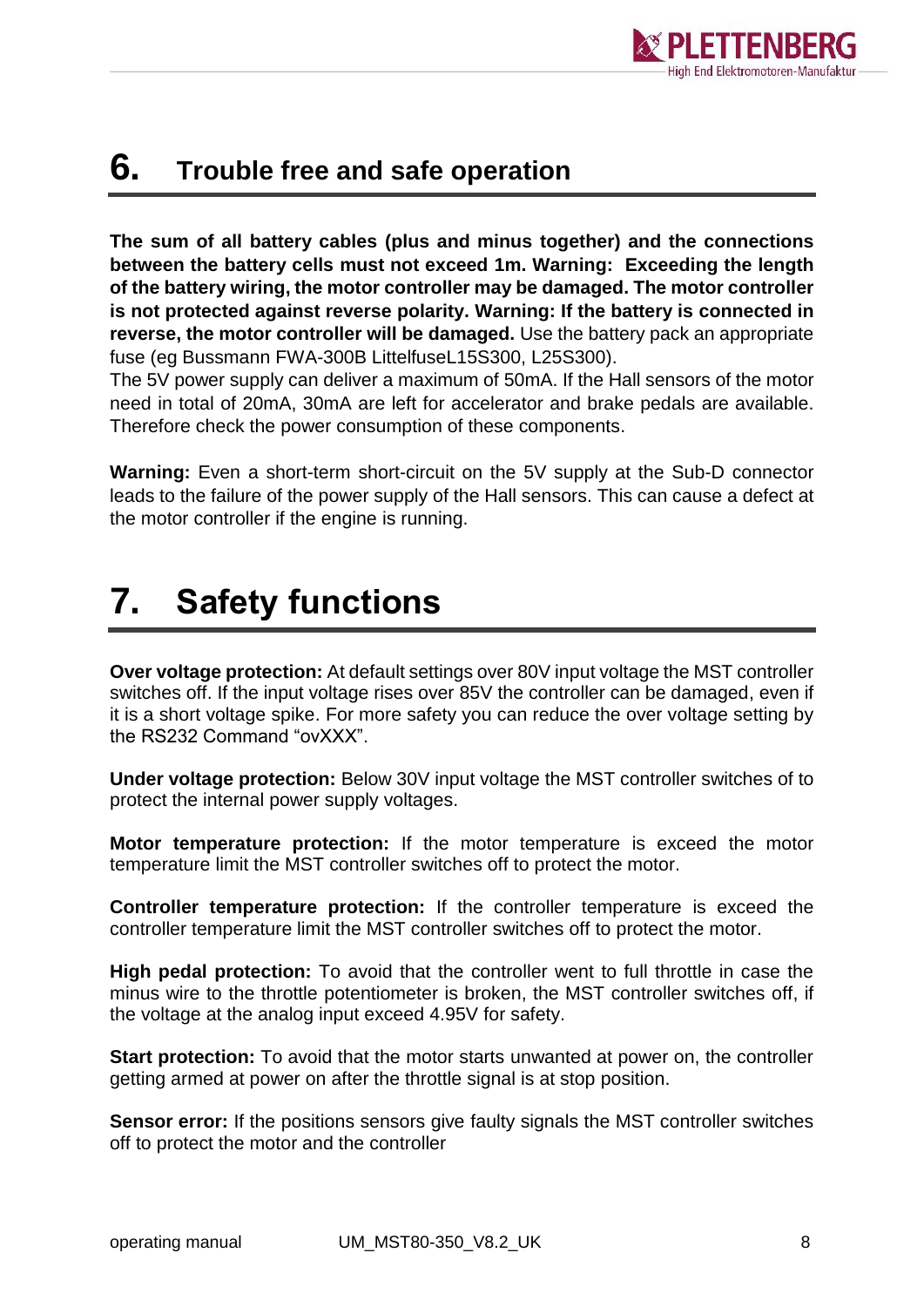

### <span id="page-8-0"></span>**8. Safety notes**

**Over 60V battery voltage you leave the range of the Safety Extra Low Voltage! The wiring must be carried out at supply voltages above 60V only by qualified persons. It must be considered the relevant technical standards. Touching the motor terminals with the engine running with more than 60V battery voltage can cause injuries. Therefore, the wiring has to be made at battery voltages over 60V that no power contacts can be touched.**

If you have questions please do not hesitate to contact us (technik@plettenberg-motoren.com).

Be careful with motors driving rotating parts.

If drive battery pack is connected, never stand in the hazard area of the rotating parts! Technical defects in electrical and mechanical systems can lead to an unexpected start of the motor and / or loose parts can greatly hurt you or persons located nearby**! Only use the controller when property and personal damages are excluded!** We are not responsible for the use in passenger-carrying equipment (see section 16 Legal Terms and Conditions)!

The controller is not protected against reverse polarity and confusion.

Never mix up with PLUS MINUS (reverse polarity)! This results in damage to the controller! Never connect the drive battery on the motor connecting cable (confusion), this can lead to irreparable damage!

Never operate the controller with significant load on a power supply without permission from us. At partial throttle the input current of the controller could have high current spikes, which could cause overvoltage spikes, if using a power supply instead of a battery. These spikes can destroy the motor controller and/or the power supply. Never operate the controller with a power supply, when using the braking function. At braking the energy is feed back to the power supply, the resulting overvoltage may destroy the power supply and/or the controller.

Do not connect an external voltage source at the 5V sensor supply. Exceeding 5.5V on this connection may cause damage to the controller.

Never disconnect the drive battery with the engine running from the controller. This may damage the controller. If you have activated the safety disconnect switch (emergency stop) with the engine running, so a test run of the controller with a current-limited power supply without load is necessary. Only if it is ensured that the controller is without damage, the controller can be put into operation again.

**Never exceed the maximum length of the cables between the controller and battery (max. length 2x50 cm). All serial connections between the battery cells must be added to the battery cable length. If several batteries are connected in series, the length of the connecting cables between the battery packs must be added to the battery cable length. The MST80-350 has 33cm battery cables as standard length. That means that 100cm – 2 x 33cm = 34cm total cable length left for the battery pack. Exceeding the maximum length of the cables can cause damages to the controller. Also bad connectors and or bad crimps can cause damages to the controller! Always disconnect the drive battery from the controller, if you do not use this longer period or** 

**if you want to charge the battery.**

**The monitoring functions can't detect every possible abnormal operating condition. The current limit does not protect the controller against short circuit between the motor cables. In case of a short circuit immediately switch off the motor to avoid permanent damage to the motor controller!**

Also a current limitation at stalled motor will protect the motor only if the maximum allowed current of the motor is higher than the current limitation value of the controller. For example, if a 20A rated motor operated at the MST80-350, the current monitoring in the case of blocking will not detect an excessive current and the motor may be destroyed.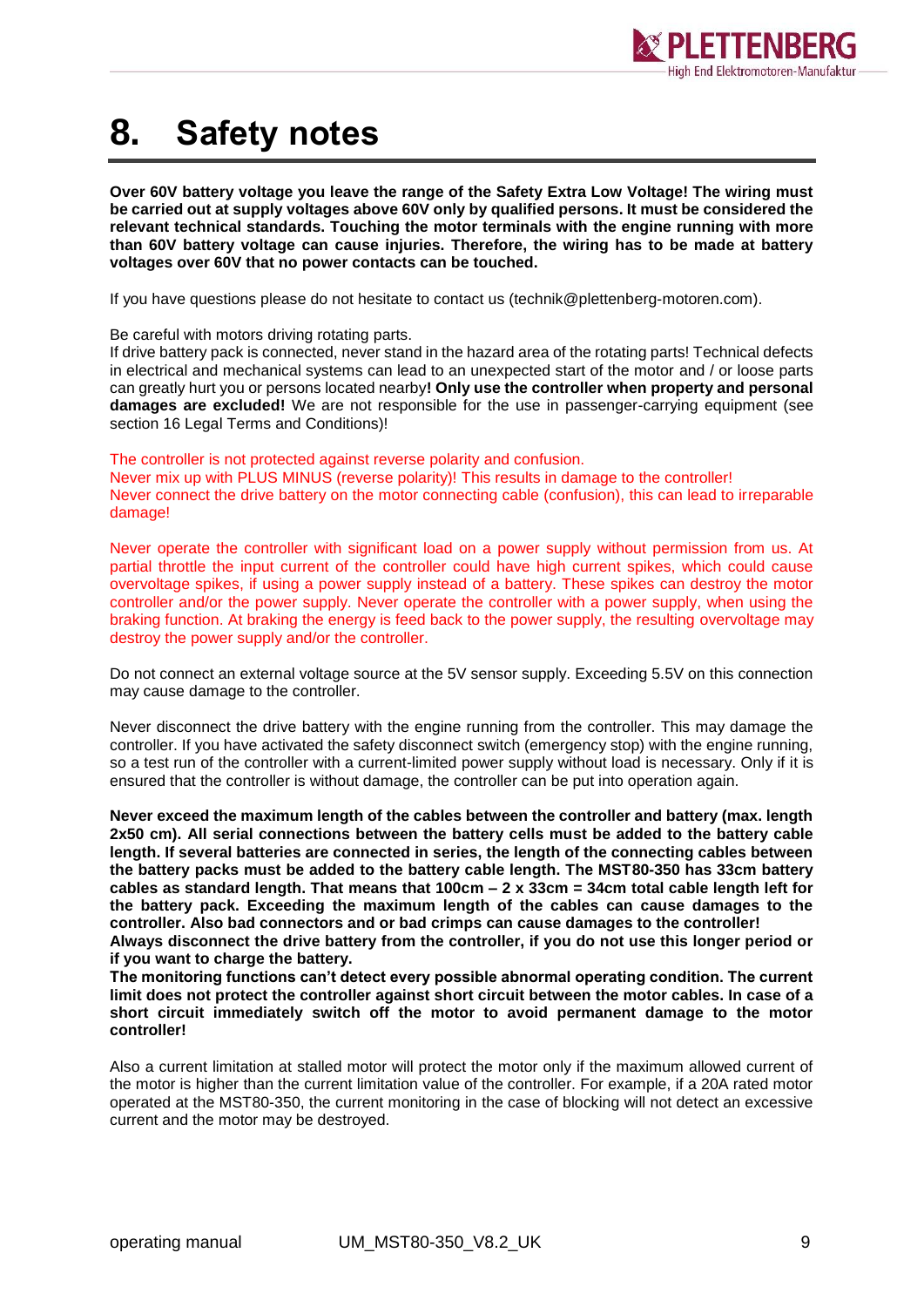

#### <span id="page-9-0"></span>**9. Initial operation of the drive system**

For the first test of the wiring of the drive system, we recommend to use a current limited power supply. A power supply with an output voltage of 35V will do the job. Run the motor only without load. At the first time please use only low throttle, if the motor is running rough or only vibrates, put the throttle back to zero and disconnect the battery cables.

Please check in this case the connection between the controller and the motor. There exist only 6 combinations to connect the motor phases:

| <b>Controller Phase A</b> |               | Controller Phase B   Controller Phase C |
|---------------------------|---------------|-----------------------------------------|
| Motor Phase A             | Motor Phase B | Motor Phase C                           |
| Motor Phase B             | Motor Phase A | Motor Phase C                           |
| Motor Phase C             | Motor Phase A | Motor Phase B                           |
| Motor Phase A             | Motor Phase C | Motor Phase B                           |
| Motor Phase B             | Motor Phase C | Motor Phase A                           |
| Motor Phase C             | Motor Phase B | Motor Phase A                           |

After the MST controller is connected to the battery voltage the controller send on the RS232-Interface a small short instruction including the actual control parameters:

- \* Kommandoliste:
- \* 's' Serieller Sollwert
- \* 'p' Poti Sollwert
- \* 'i' Impuls Sollwert
- \* 'f' Forward \* 'r' Reverse
- 
- \* '0' Off
- \* 'b' Brake
- $*$  'm'  $100\%$  PWM (max)
- \* '9' 90% PWM
- \* '8' 80% PWM
- \* '7' 70% PWM
- \* '6' 60% PWM
- \* '5' 50% PWM
- \* '4' 40% PWM
- \* '3' 30% PWM
- \* '2' 20% PWM
- \* '1' 10% PWM
- $\star$  '+' +1% PWM
- $\star$  '-' -1% PWM
- \* 'g' +0.1% PWM
- \* 'l' -0.1% PWM
- \* 'w' write setup
- \* 'h' Help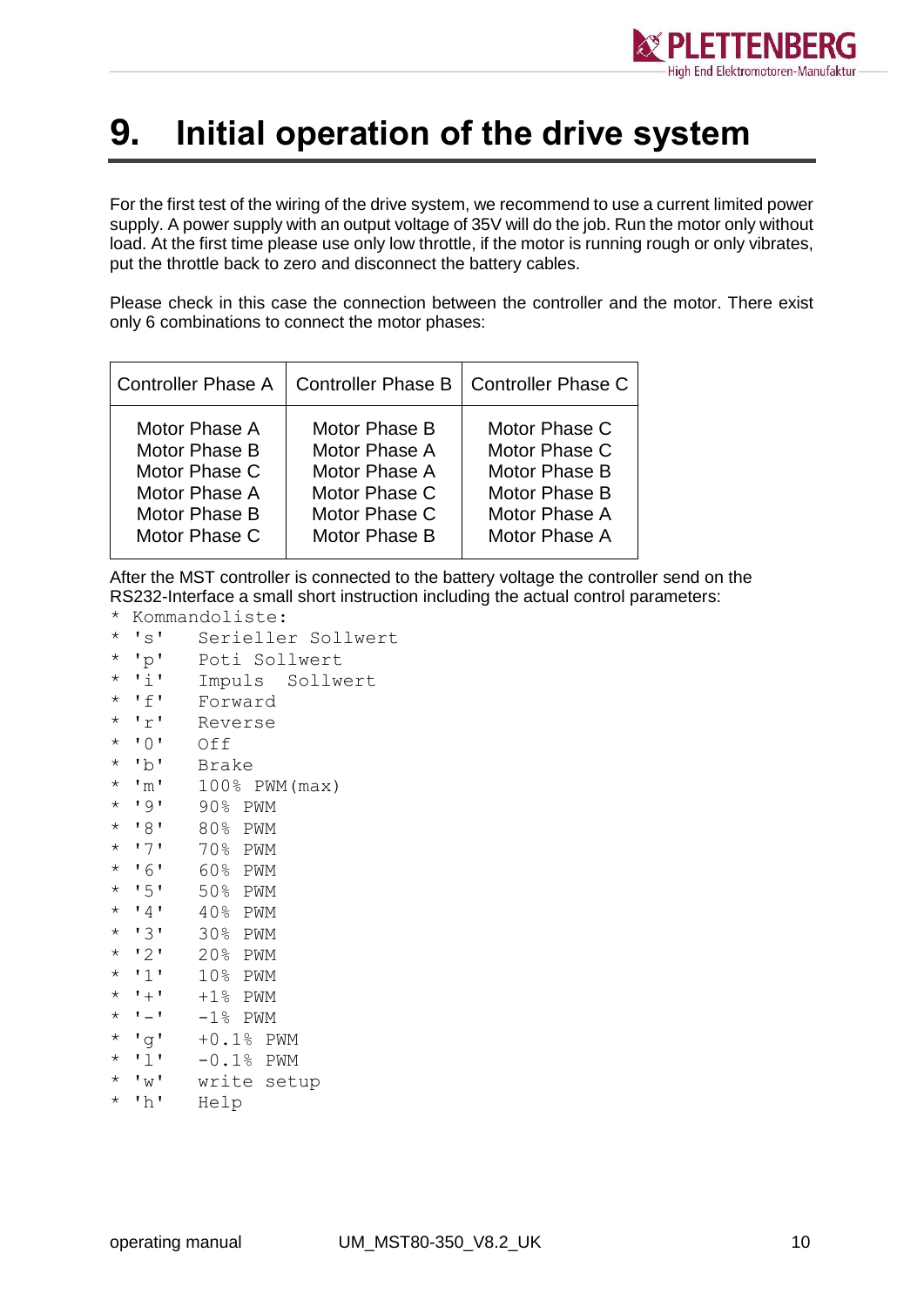

```
MST80-350
Input = Analog
AnalogStop/Start/Full/BrakeMax = 500mV/ 549mV/4499mV/4499mV
ImpulsStop/Start/Full = 1150µs/1200µs/1900µs
Throttle Expo For+Rev = 0%
For. Throttle Inc/Dec = 328 / 328
For. Throttle Max/Min = 100\frac{8}{7} 3%
Rev. Throttle Inc/Dec = 66 / 328
Rev. Throttle Max/Min = 100\% / 3\%Brake Inc/Dec = 66 / 328
Brake Max/Min = 100\frac{8}{7} 5%
Voltage Max/Min = 80.0V/ 30.0V
Phase/BatteryAmp Max = 350.0A/350.0A
Temp Max Motor/Power = 100^{\circ}C / 110^{\circ}C
Motor RPM Limit = 240000Motor Polepairs = 1
```
#### <span id="page-10-0"></span>**10. LED indicator functions**

| LED continuous light   | : No error                                          |
|------------------------|-----------------------------------------------------|
| LED 1x Blinking        | : Error 0x0001 under voltage                        |
| LED 2x Blinking        | : Error 0x0002 over voltage                         |
| LED 3x Blinking        | : Error 0x0004 over current                         |
| LED 4x Blinking        | : Error 0x0008 over temperature controller          |
| LED 5x Blinking        | : Error 0x0010 over temperature motor               |
| LED 6x Blinking        | : Error 0x0020 Motor blocked                        |
| <b>LED 7x Blinking</b> | : Error 0x0040 Sensor error                         |
| LED 9x Blinking        | : Error 0x0100 Error Analog input(voltage too high) |
| LED 10x Blinking       | : Error 0x0200 Error Impulse width                  |

If more than one Error has happened the Error codes are added. For example if Error 0x0040 Sensor error and Error 0x0010 over temperature motor happen the controller shows Error 0x0050.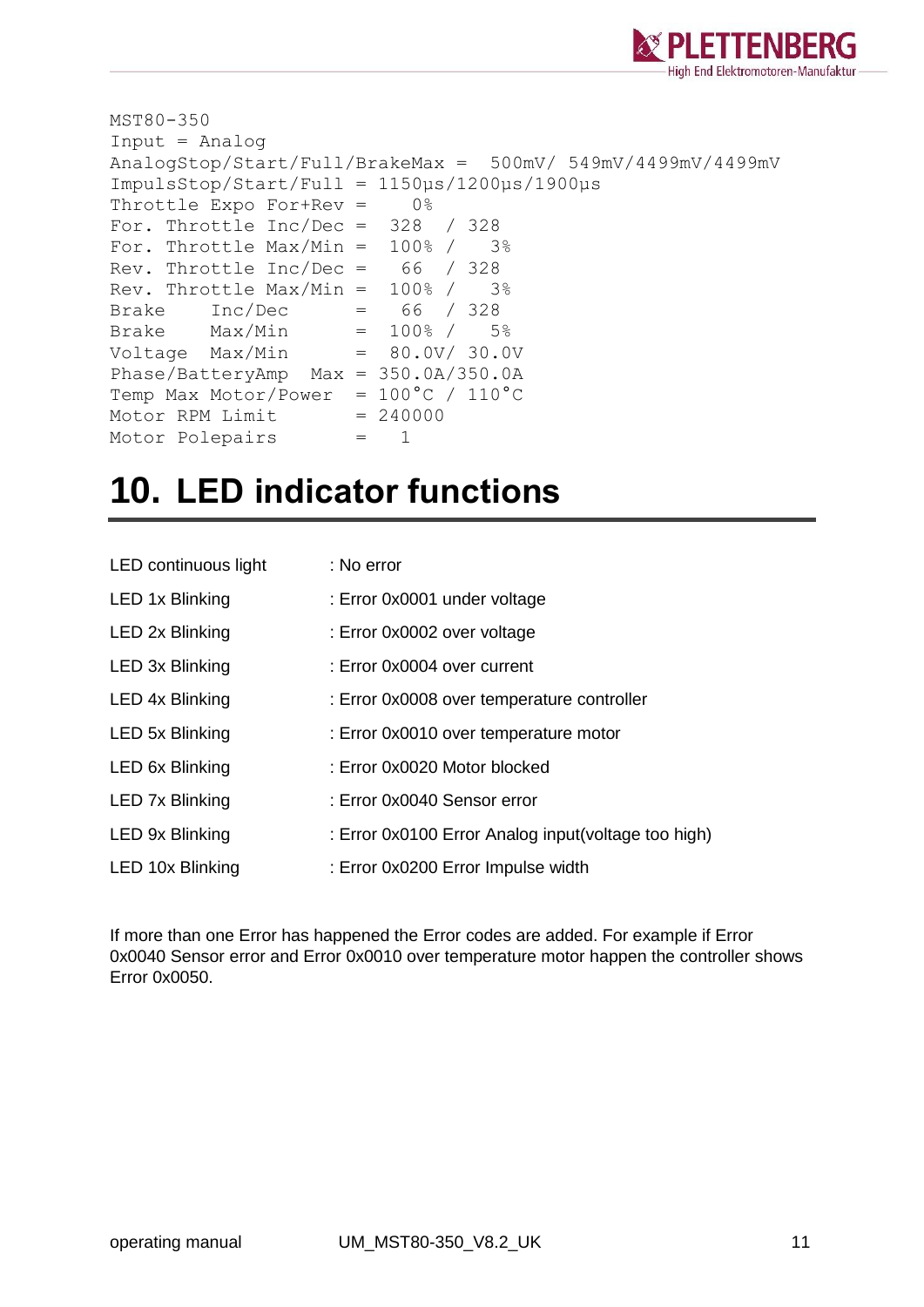

## <span id="page-11-0"></span>**11. Standard Setup Values**

| Input                   | $=$ Analog                                                 |  |  |
|-------------------------|------------------------------------------------------------|--|--|
|                         | AnalogStop/Start/Full/BrakeMax = 500mV/549mV/4499mV/4499mV |  |  |
| Impuls Stop/Start/Full  | $= 1150 \mu s / 1200 \mu s / 1900 \mu s$                   |  |  |
| Throttle Expo For+Rev   | $= 0\%$                                                    |  |  |
| For. Throttle Inc/Dec   | $= 328 / 328$                                              |  |  |
| For. Throttle Max/Min   | $= 100\% / 3\%$                                            |  |  |
| Rev. Throttle Inc/Dec   | $= 66 / 328$                                               |  |  |
| Rev. Throttle Max/Min   | $= 100\% / 3\%$                                            |  |  |
| Inc/Dec<br><b>Brake</b> | $= 66 / 328$                                               |  |  |
| Brake Max/Min           | $= 100\% / 5\%$                                            |  |  |
| Voltage Max/Min         | $= 80.0 V/ 10.0 V$                                         |  |  |
| Phase/BatteryAmp Max    | $= 350.0A/350.0A$                                          |  |  |
| Temp Max Motor/Power    | $= 100^{\circ}$ C / 110 $^{\circ}$ C                       |  |  |
| <b>Motor RPM Limit</b>  | $= 240000$                                                 |  |  |
| <b>Motor Polepairs</b>  | $=$ 1                                                      |  |  |

### <span id="page-11-1"></span>**12. RS232-Interface-Parameters**

115kbaud 8 Datenbits, no parity, 1 Stopbit.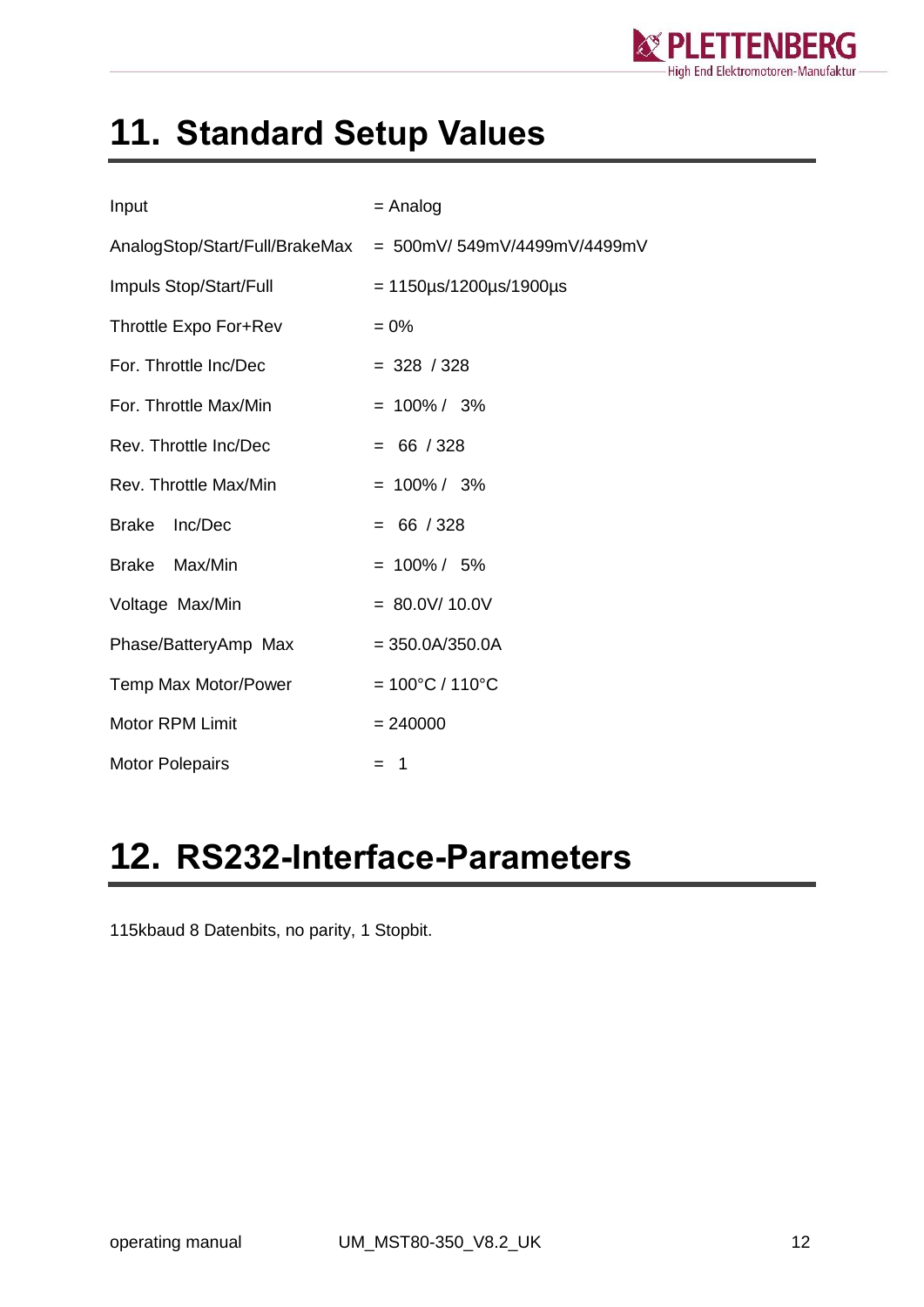

### <span id="page-12-0"></span>**13. RS232-Interface-Protocol-Description**

Data on the RS232 interface in analog mode:

T=3.649V, a=0.000V, PWM= 787, U= 34.9V, I= 3.7A, RPM=  $1482$ , con=  $28^{\circ}$ C, mot=  $26^{\circ}$ C T=4.964V, a=0.000V, PWM=1000, U= 35.0V, I= 4.0A, RPM=  $1896$ , con=  $28^{\circ}$ C, mot=  $26^{\circ}$ C ..T" means Throttle input, the big letter shows that it is active.

"a" means Aux input (Brake), the small letter shows that the brake is inactive at the moment as the throttle input has priority over the brake input.

"U" is the Input voltage

"I" is the Phase current (no average function and no synchronization with the commutation)

"RPM" is the motor speed in rpm

"con" is the controller temperature (power stage)

..mot" is the motor temperature

If the brake is active the "a" change to "A" and the "T" changes to "t":

t=0.000V, A=2.501V, PWM= 500, U= 35.0V, I= 0.0A, RPM= 0, con=  $28^{\circ}$ C, mot=  $26^{\circ}$ C

The Data on the RS232 interface in serial mode:

S=3.649V,a=0.000V,PWM= 787,U= 34.9V,I= 3.7A,RPM= 1482,con= 28°C,mot= 26°C

..S" shows that the serial control mode is active.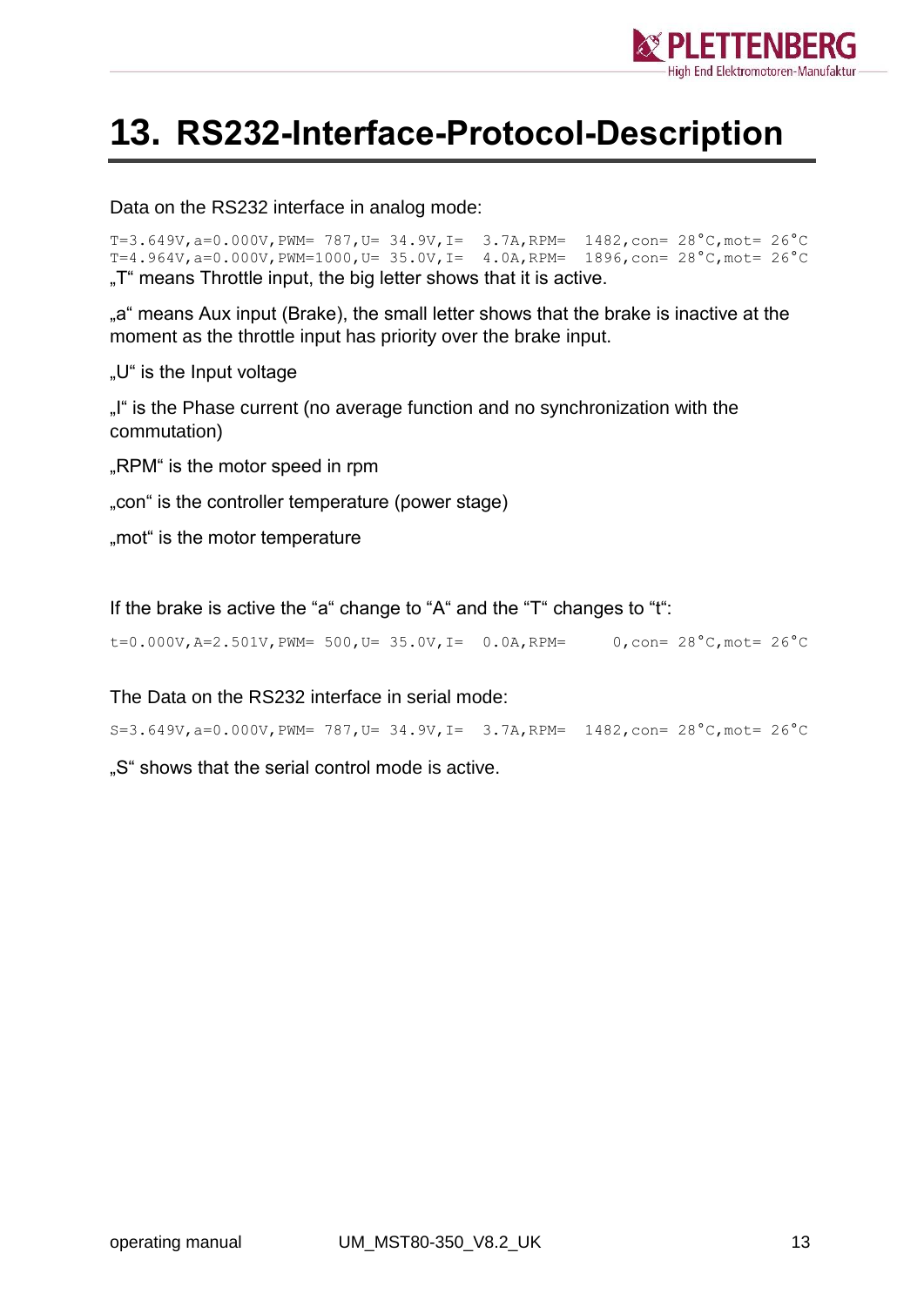

## <span id="page-13-0"></span>**14. RS232-Interface-Commands**

#### <span id="page-13-1"></span>**1 Byte Commands**

- "s": switch to serial RS232 Input(lost after power down)
- "p": switch to analog input(Poti, lost after power down)
- "i" : switch to impulse input(compatible with model radio control, lost after power down)
- "f": forward
- "r": reverse
- "0": Motor off
- "b": Brake
- "m": 100% PWM(maximum)
- "9": 90% PWM
- "8": 80% PWM
- "7": 70% PWM
- "6": 60% PWM
- "5": 50% PWM
- "4": 40% PWM
- "3": 30% PWM
- "2": 20% PWM
- "1": 10% PWM
- "+": +1% PWM
- "-": -1% PWM
- "g": +0,1% PWM(V2 or higher)
- "l": -0,1% PWM(V2 or higher)
- "t" : activate 2s Timeout at the serial Interface(V2 or higher)
- "h": help
- "a": switch to adjust Mode
- "e": exit adjust Mode

#### <span id="page-13-2"></span>**2 Byte Commands (only in Adjust Mode)**

- "sd": set default
- "sp": show parameter
- "wp": write parms
- "se": show the last 8 errors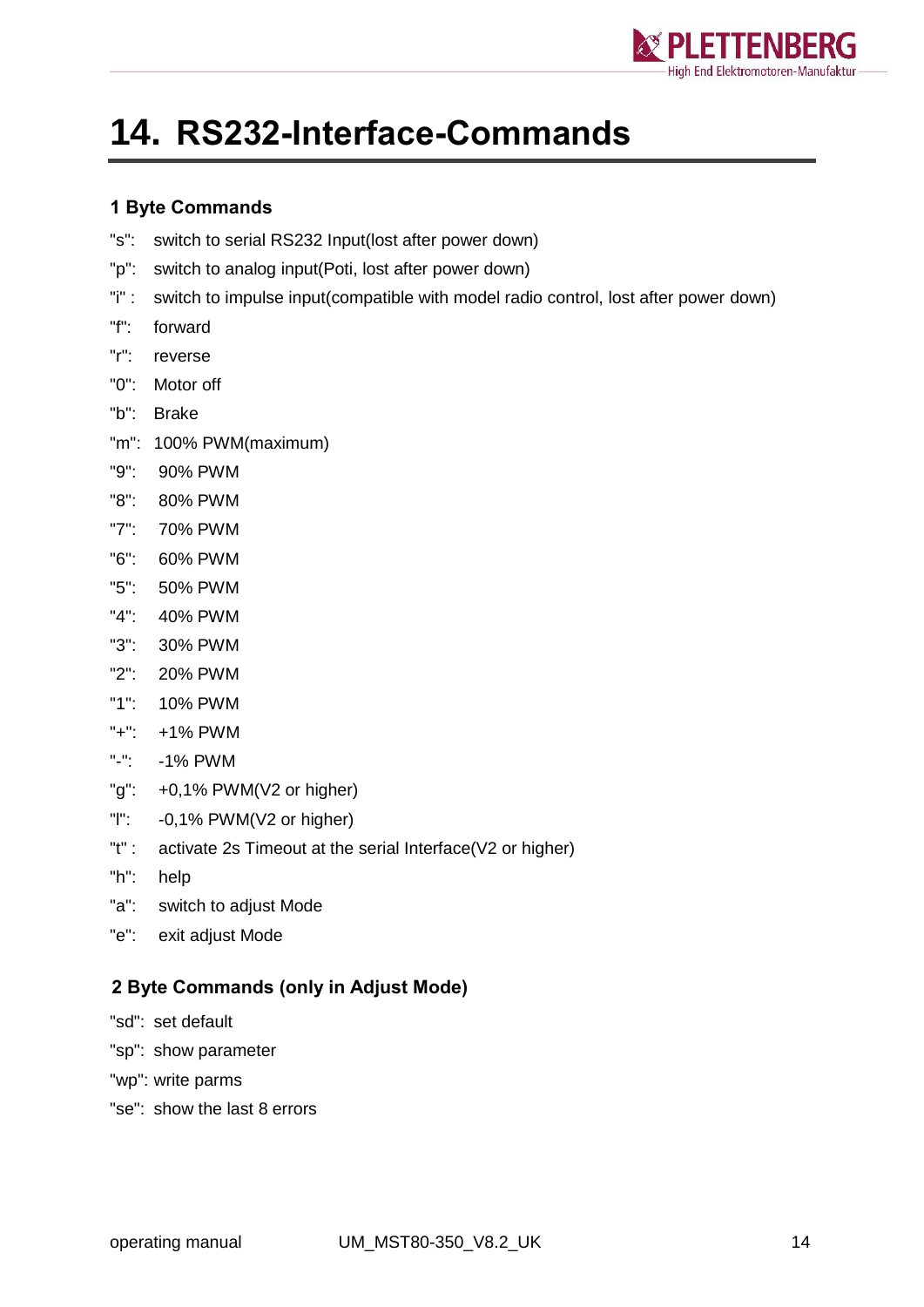

#### <span id="page-14-0"></span>**5 Byte Commands (only in Adjust Mode)**

| $"rp"$ :    | RPM limit[1000RPM] "rp009" = 9000U/min, "rp100" = 100000U/min                        |
|-------------|--------------------------------------------------------------------------------------|
| $"$ c $"$ : | current limit[A] " $cl100" = 100A$                                                   |
| "il":       | input current limit[A] " $c1100$ " = 100A(V5 or higher)                              |
| "uv":       | under voltage [V] "uv020" = $20V$                                                    |
| "ov":       | over voltage [V] " $ov100$ " = 100V                                                  |
| "mt":       | motor temperature limit $[°C]$ "mt100" = 100 $°C$ (V3 or higher)                     |
| "ct":       | controller temperature limit $[°C]$ "ct080" = 80 $°C($ V3 or higher)                 |
| "te":       | throttle expo curve in % "te000" = linear "te100" = 100% expo( $\sqrt{8}$ or higher) |
| "ti":       | throttle increase forward "ti001" = $+1$ count/ms "ti010" = $+10$ count/ms           |
| "td":       | throttle decrease forward "td001" = -1 count/ms "td010" = -10 count/ms               |
| "tl":       | throttle limit forward in % "tl100" = 100% "tl050" = 50%                             |
| $"tm"$ :    | throttle minimum forward in % "tm010" = $10\%$ "tm050" = $50\%$                      |
| $"$ ri":    | reverse throttle increase "ri001" = $+1$ count/ms "ri010" = $+10$ count/ms           |
| $"rd"$ :    | reverse throttle decrease "rd001" = $-1$ count/ms "rd010" = $-10$ count/ms           |
| $"r"$ :     | reverse throttle limit in % "rl100" = 100% "rl050" = 50%                             |
| $"rm$ :     | reverse throttle minimum in % " $rm 010" = 10\%$ " $rm 050" = 50\%$                  |
| "bi":       | brake increase "bi001" = $+1$ count/ms "bi010" = $+10$ count/ms                      |
| "bd":       | brake decrease "bd001" = -1count/ms "bd010" = -10count/ms                            |
| $"bl"$ :    | brake limit [%] "bl100" = 100% "bl050" = 50%                                         |
| " $bm$ ":   | brake minimum [ $\%$ ] "bm010" = 10% "bm050" = 50%                                   |
| "af":       | analog input full throttle voltage "af450" = $4.50V$                                 |
| " $ah$ ":   | analog input halt motor voltage "ah050" = $0.50V$                                    |
| "as":       | analog input start motor voltage "as060" = $0.60V$                                   |
| "ab":       | analog input full brake voltage "ab500" = $5.00V(V5$ or higher)                      |
| $"$ if":    | impulse input full throttle "if $200" = 2.0$ ms                                      |
| $"ih"$ :    | impulse input halt motor "ih100" = $1.0$ ms                                          |
| $"$ is":    | impulse input start motor "is110" = $1.1$ ms                                         |

- "pp": motor pole pairs count "pp001" = 2-Poles
- "ot": output time RS232 [ms] "ot200" = 200ms ( minimum 7ms) (V4 or higher)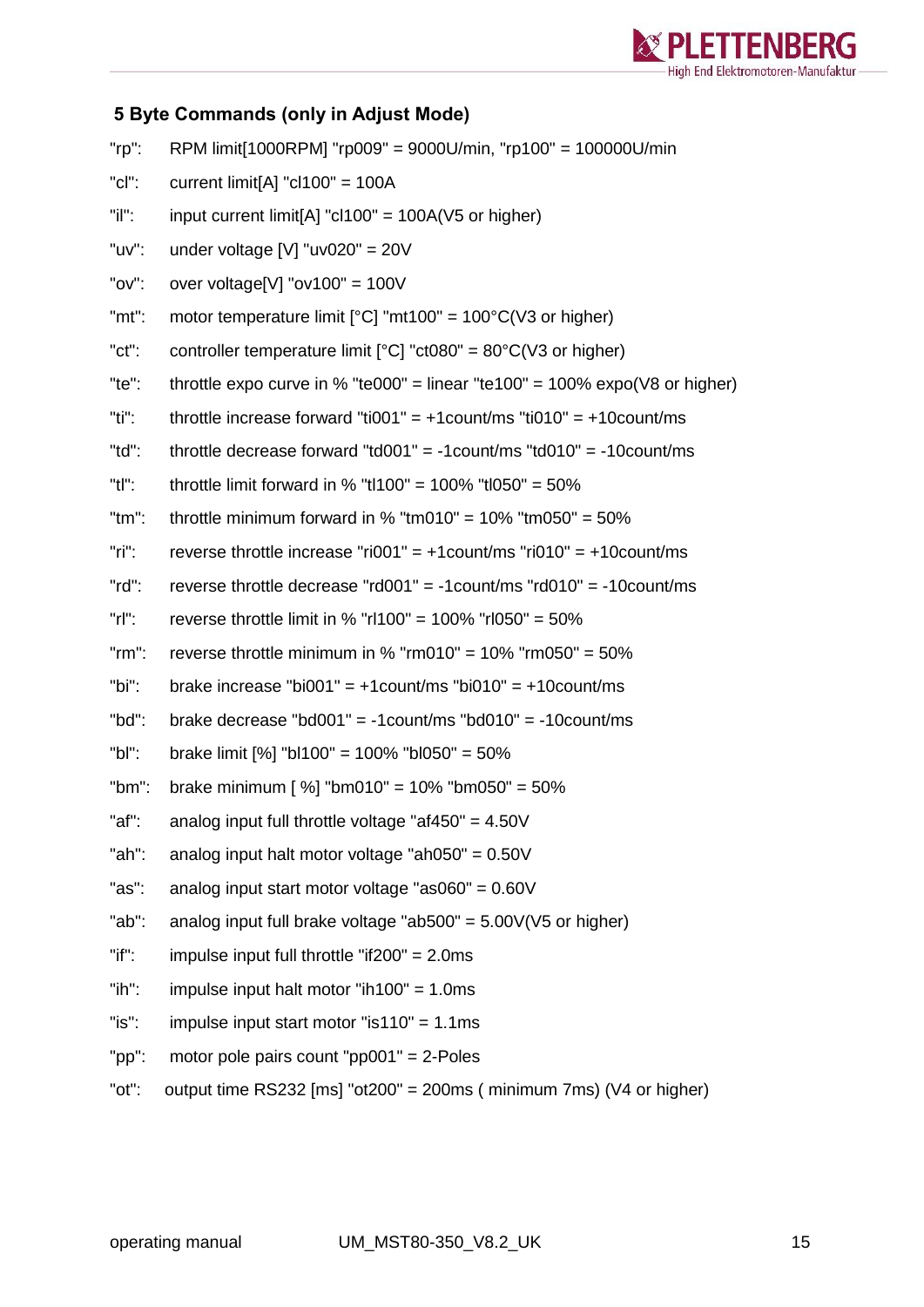

#### <span id="page-15-0"></span>**RS232 Command examples**

1. CR/LF is not necessary

2. After connecting the supply voltage to the MST80-350 controller the analog input is active by default. If you want to use the serial control input, you have to send "s" after the initialization of the controller.

Examples:

If you want to run the motor forward with 10% throttle PWM you send "1f".

If you want to increase the throttle PWM to 33% you send  $.3+++$ ".

If you want to increase to maximum throttle you send .m.".

If you want to switch off the motor current you send a  $.0^{\circ}$ .

If you want to brake with 10% brake PWM you send a "1b".

If you want to increase the brake PWM to  $33\%$  you send  $.3***$ .

If you want to run the motor with 8% throttle PWM you send "1--r".

If you want to change a parameter you have to switch the MST into the adjust mode by sending an "a". That is only possible if the motor does not run.

For example if you want to change the pole pair count to 10 pole pairs(20 pole motor) that the MST sending the shaft speed instead of the electrical speed on the RS232 interface send an "a" for adjust mode, after that you send "pp010" for 10 pole pairs and "e" for exit adjust mode. If you want to store the changed parameter, you have to leave the adjust mode by sending a "wp" instead of the "e".

## <span id="page-15-1"></span>**15. Sensor Phase Mapping**

|                     | Step1                    | Step2 | Step3 | Step4 | Step5 | Step6 | Error1 | Error <sub>2</sub> |
|---------------------|--------------------------|-------|-------|-------|-------|-------|--------|--------------------|
| Phase A(U)          |                          |       |       |       |       |       |        |                    |
| Phase B(V)          |                          |       |       |       |       |       |        |                    |
| Phase C(W)          | $\overline{\phantom{a}}$ |       |       |       |       |       |        |                    |
| Sensor A            |                          |       |       |       |       |       |        |                    |
| Sensor B            |                          |       |       |       |       |       |        |                    |
| Sensor <sub>C</sub> |                          |       |       |       |       |       |        |                    |

#### <span id="page-15-2"></span>**Commutation Sequence Forward**

#### <span id="page-15-3"></span>**Commutation Sequence Reverse**

|                     | Step1 | Step2 | Step3 | Step4 | Step5 | Step6 | Error1 | Error <sub>2</sub> |
|---------------------|-------|-------|-------|-------|-------|-------|--------|--------------------|
| Phase $A(U)$        | -     |       |       |       |       |       |        |                    |
| Phase $B(V)$        |       |       |       |       |       |       |        |                    |
| Phase C(W)          |       |       |       |       |       |       |        |                    |
| Sensor A            |       |       |       |       |       |       |        |                    |
| Sensor B            |       |       |       |       |       |       |        |                    |
| Sensor <sub>C</sub> |       |       |       |       |       |       |        |                    |

Z: high impedance, +:Plus, -:Minus, 1:>3V, 0:<2V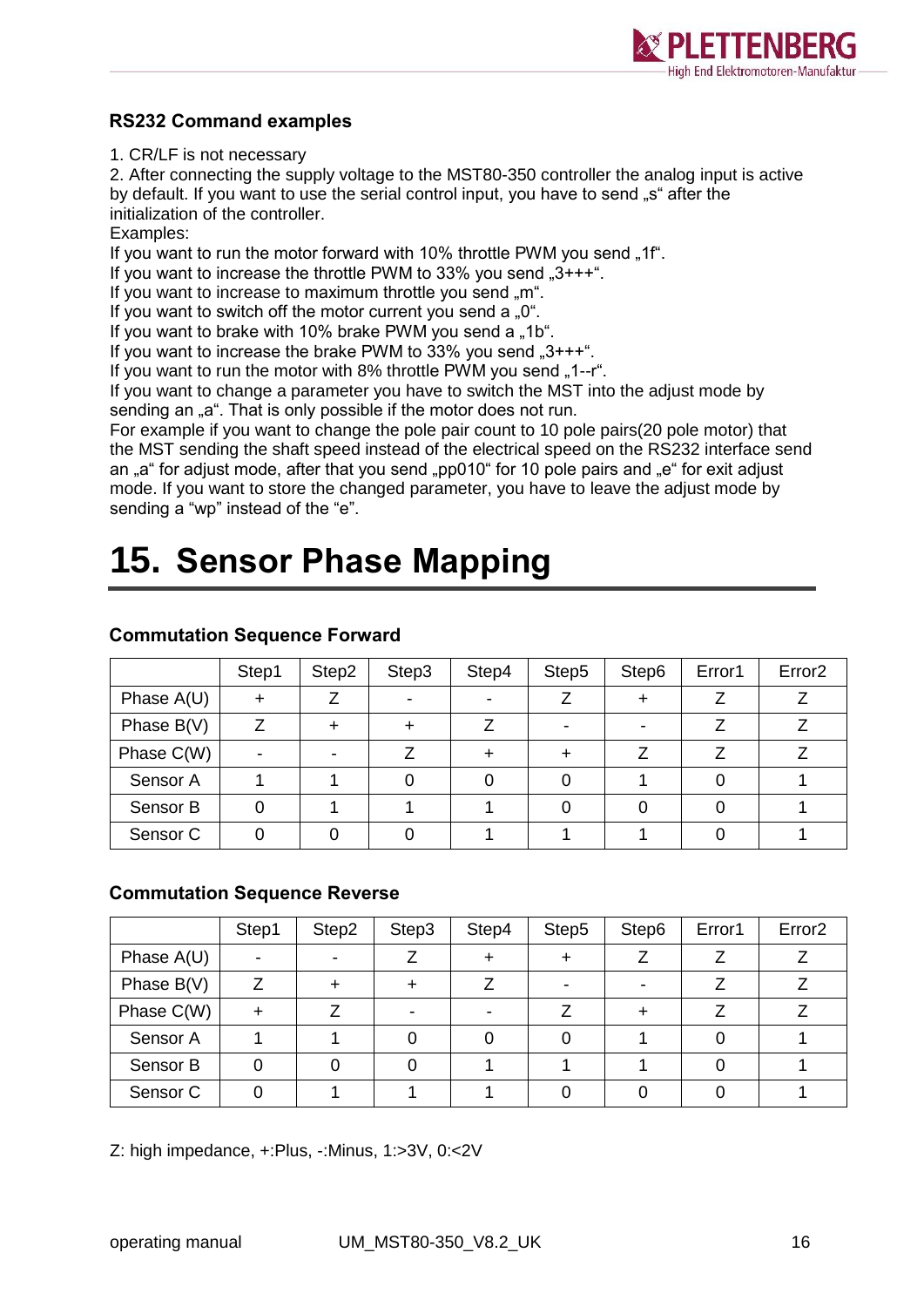

## <span id="page-16-0"></span>**16. Rechtliches**

Es wird keine Haftung übernommen für Sach- und Vermögensschäden, sowie Sach- und Vermögensfolgeschäden:

- durch unsachgemäße Handhabung.
- an sämtlichen Fluggeräten wie Ultraleichtflugzeugen, Drachen, Fallschirmen, Flugmodellen, Raketen, Drohnen, Hängegleitern und Gleitseglern oder deren Teilen, sowie Schäden durch Grounding von o.g. Fluggeräten .
- an fremden Luftfahrzeugen oder Luftfahrzeugteilen
- durch Anwendungen aller Art, die dem deutschen Kriegswaffengesetz unterliegen.

Generell ausgeschlossen sind Vermögens- und Vermögensfolgeschäden.

Die Steuerung wurde nicht den für Flugzeugen vorgeschriebenen Sicherheits- und Dauertests unterzogen. Es wird keinerlei Haftung übernommen für Personen- bzw. Sachschäden, Sachfolge- und Vermögensschäden, sowie Vermögensfolgeschäden beim und durch den Betrieb in manntragenden Fluggeräten!

Im Zweifel holen Sie bitte eine schriftliche Zustimmung für den Betrieb in Ihrer speziellen Anwendung ein.

Grundsätzlich gelten unsere Allgemeinen Geschäftsbedingungen.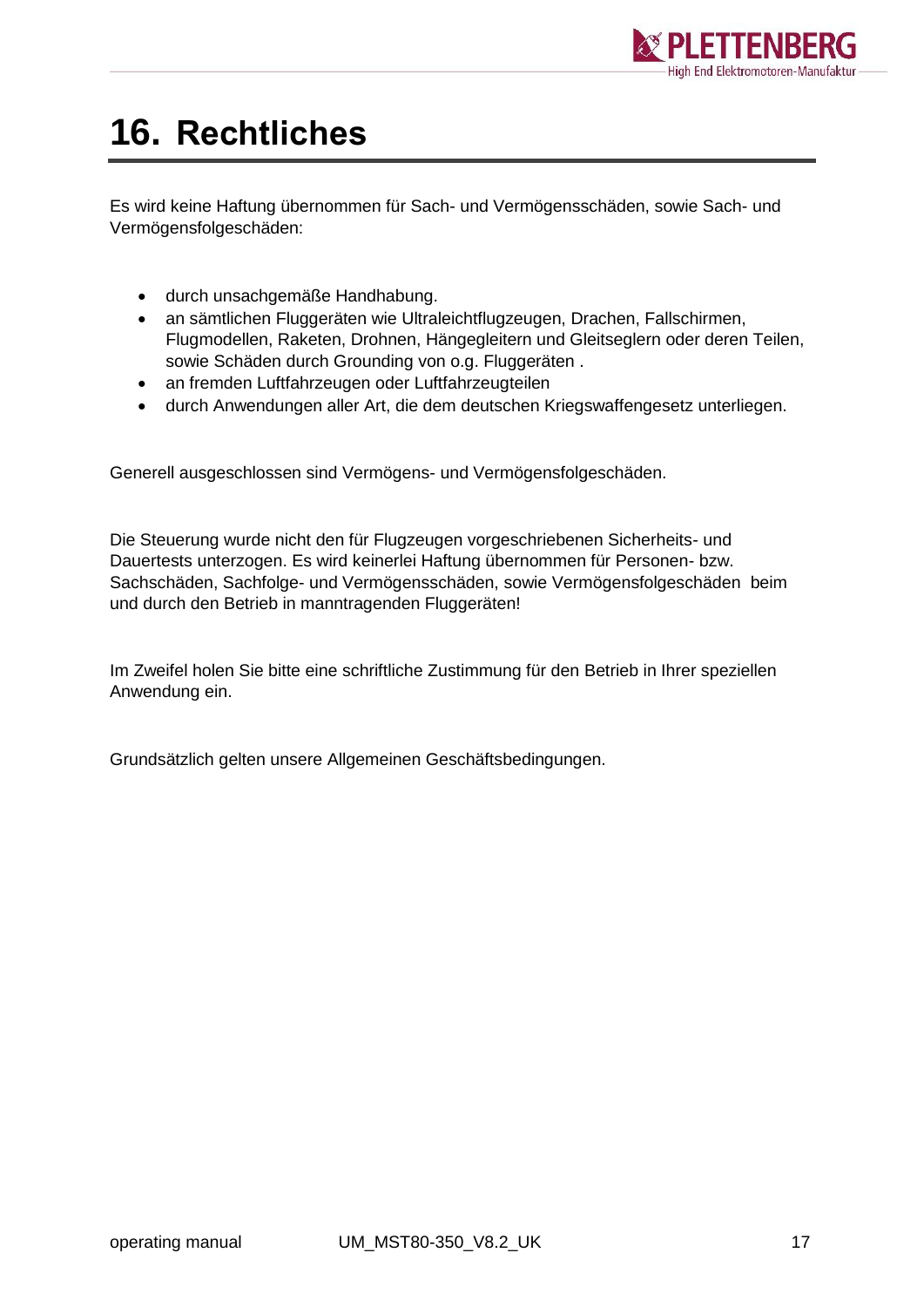

### <span id="page-17-0"></span>**17. Disposal**



A controller with exceeded service life is electronic scrap. E-scrap consists on the one hand of valuable materials which can be recovered as secondary raw materials and, on the other hand, it contains environmentally hazardous substances.

Information regarding optimum material recycling is available from commercial waste disposal companies.

### <span id="page-17-1"></span>**18. Service / Contact**

Should, despite proper handling and sufficient care, problems should still occur or the motor controller will be damaged, then please send the controller back to our address stating the problem, defect or damage.

#### **Plettenberg Elektromotoren GmbH & Co. KG** Rostocker Straße 30 34225 Baunatal – Großenritte Telefon: +49 (0) 56 01 / 97 96-0 Fax: +49 (0) 56 01 / 97 96-11 Internet: www.Plettenberg-Motoren.com E-Mail: [Info@Plettenberg-Motoren.com](mailto:Info@Plettenberg-Motoren.com)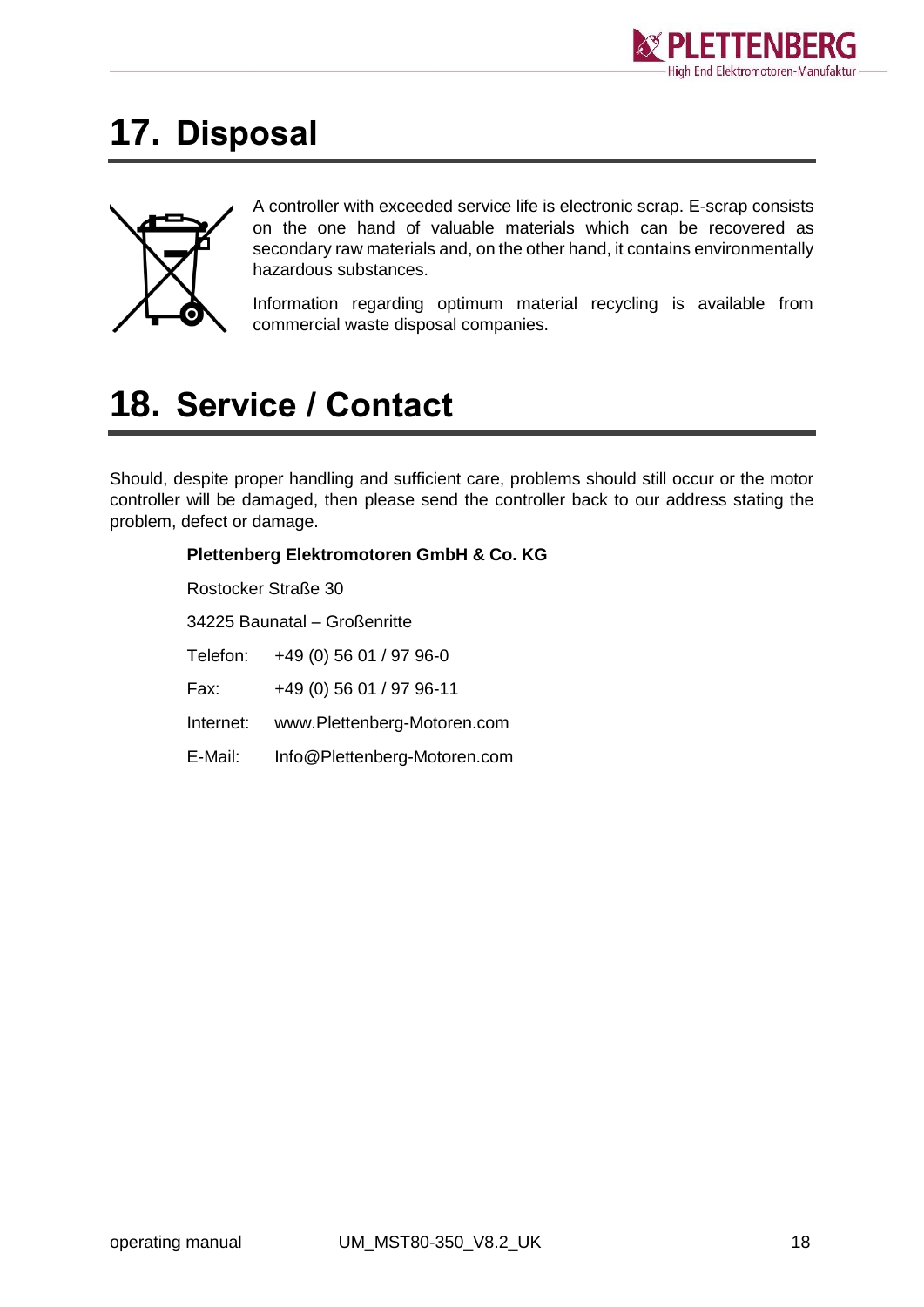

 $\epsilon$ 

## <span id="page-18-0"></span>**19. EU-Declaration of Conformity**

In the sense of the EU Directives

- **EMC Directive 2014/30/EU Appendix IV**
- **Low Voltage Directive 2014/35/EU Appendix IV**
- **RoHS Directive 2011/65/EU Appendix II**

#### **Plettenberg Elektromotoren GmbH & Co. KG**

Rostocker Straße 30 34225 Baunatal – Großenritte

hereby declares, as the manufacturer, that the articles and objects described below comply with the provisions of the relevant community harmonisation legislation referred to above.

| Gerätetyp  |             |  |  |  |  |
|------------|-------------|--|--|--|--|
| MST 60/80  | MST 80/350  |  |  |  |  |
| MST 60/130 | MST 140/200 |  |  |  |  |
| MST 60/260 | MST 400/133 |  |  |  |  |
| MST 60/290 | MST 400/200 |  |  |  |  |
| MST 80/240 |             |  |  |  |  |

| Interference emission    | <b>EMC Directive Article 6 Appendix I.1.a</b>                                                                                                                                                                                                                    |  |  |  |
|--------------------------|------------------------------------------------------------------------------------------------------------------------------------------------------------------------------------------------------------------------------------------------------------------|--|--|--|
| DIN EN 61000-6-3:2011-09 | Electromagnetic Compatibility (EMC)- Part 6-3:<br>Generic standards - Interference emission for residential areas,<br>business and commercial areas as well as small businesses<br>(IEC 61000-6-3:2006 + A1:2010); German Edition<br>EN 61000-6-3:2007 + A1:2011 |  |  |  |
| Interference immunity    | <b>EMC Directive Article 6 Appendix I.1.b</b>                                                                                                                                                                                                                    |  |  |  |
| DIN EN 61000-6-1:2007-10 | Electromagnetic Compatibility (EMC)- Part 6-1:<br>Generic standards - Immunity for residential environments,<br>business and commercial areas as well as small businesses<br>(IEC 61000-6-1:2005);                                                               |  |  |  |
| Device safety            |                                                                                                                                                                                                                                                                  |  |  |  |
| DIN EN 60335-1:2012-10   | Household and similar electrical appliances - Safety - Part 1:<br>General requirements<br>(IEC 60335-1:2010, modified);                                                                                                                                          |  |  |  |
| DIN EN ISO 12100:2010    | General principles for design - Risk assessment and risk mitigation<br>ISO 12100:2010 (): German Edition EN ISO 12100                                                                                                                                            |  |  |  |